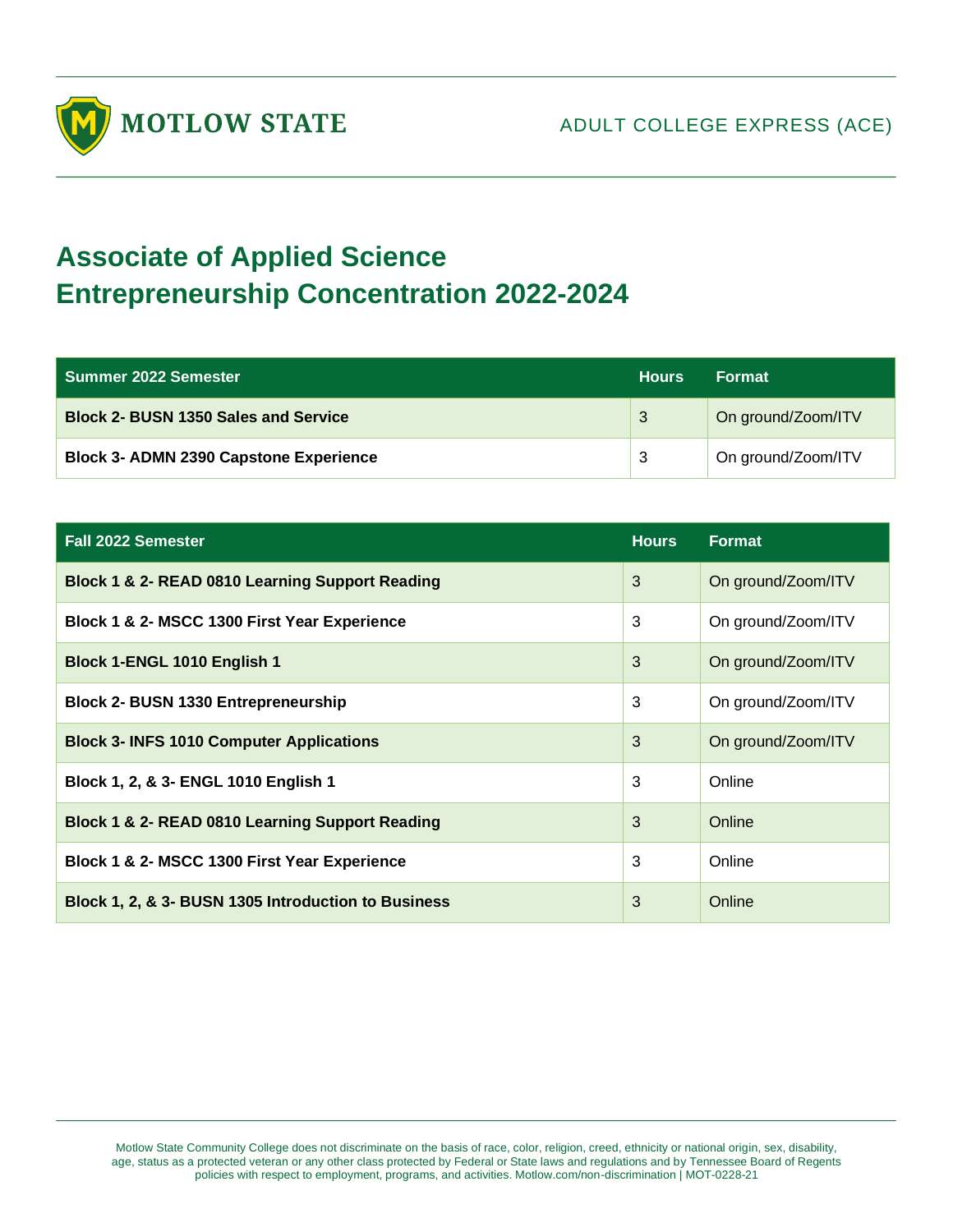

| <b>Spring 2023 Semester</b>                               | <b>Hours</b> | <b>Format</b>      |
|-----------------------------------------------------------|--------------|--------------------|
| <b>Block 1 &amp;2- ENGL 0810 Learning Support Writing</b> | 3            | On ground/Zoom/ITV |
| Block 1 & 2- ENGL 1010 English Composition I              | 3            | On ground/Zoom/ITV |
| <b>Block 2- BUSN 1340 Small Business Management</b>       | 3            | On ground/Zoom/ITV |
| <b>Block 3- COMM 2025 Fundamentals of Communication</b>   | 3            | On ground/Zoom/ITV |
| Block 1 & 2- MSCC 1300 First Year Experience              | 3            | Online             |
| Block 1, 2, & 3- BUSN 1310 Business Communications        | 3            | Online             |
| Block 1, 2, & 3- BUSN 1340 Small Business Management      | 3            | Online             |

| Summer 2023 Semester                                    | <b>Hours</b> | <b>Format</b>      |
|---------------------------------------------------------|--------------|--------------------|
| <b>Block 2- ACCT 1010 Principles of Accounting 1</b>    | 3            | On ground/Zoom/ITV |
| Block 2 & 3 - THEA 1030, MUSA 1030 or ART 1030          | 3            | Online             |
| <b>Block 3- BUSN 2370 Legal Environment of Business</b> | 3            | On ground/Zoom/ITV |
| Block 2 & 3- ADMN 2395 APT Internship                   | 3            | On ground/Zoom/ITV |

| <b>Fall 2023 Semester</b>                                   | <b>Hours</b> | <b>Format</b>      |
|-------------------------------------------------------------|--------------|--------------------|
| <b>Block 1- MATH 1010 Math for General Studies</b>          | 3            | On ground/Zoom/ITV |
| <b>Block 2- BUSN 1320 Business Calculations</b>             | 3            | On ground/Zoom/ITV |
| Full Term online- ACCT 2380 Accounting Systems Applications | 3            | On ground/Zoom/ITV |

Motlow State Community College does not discriminate on the basis of race, color, religion, creed, ethnicity or national origin, sex, disability, age, status as a protected veteran or any other class protected by Federal or State laws and regulations and by Tennessee Board of Regents policies with respect to employment, programs, and activities. Motlow.com/non-discrimination | MOT-0228-21